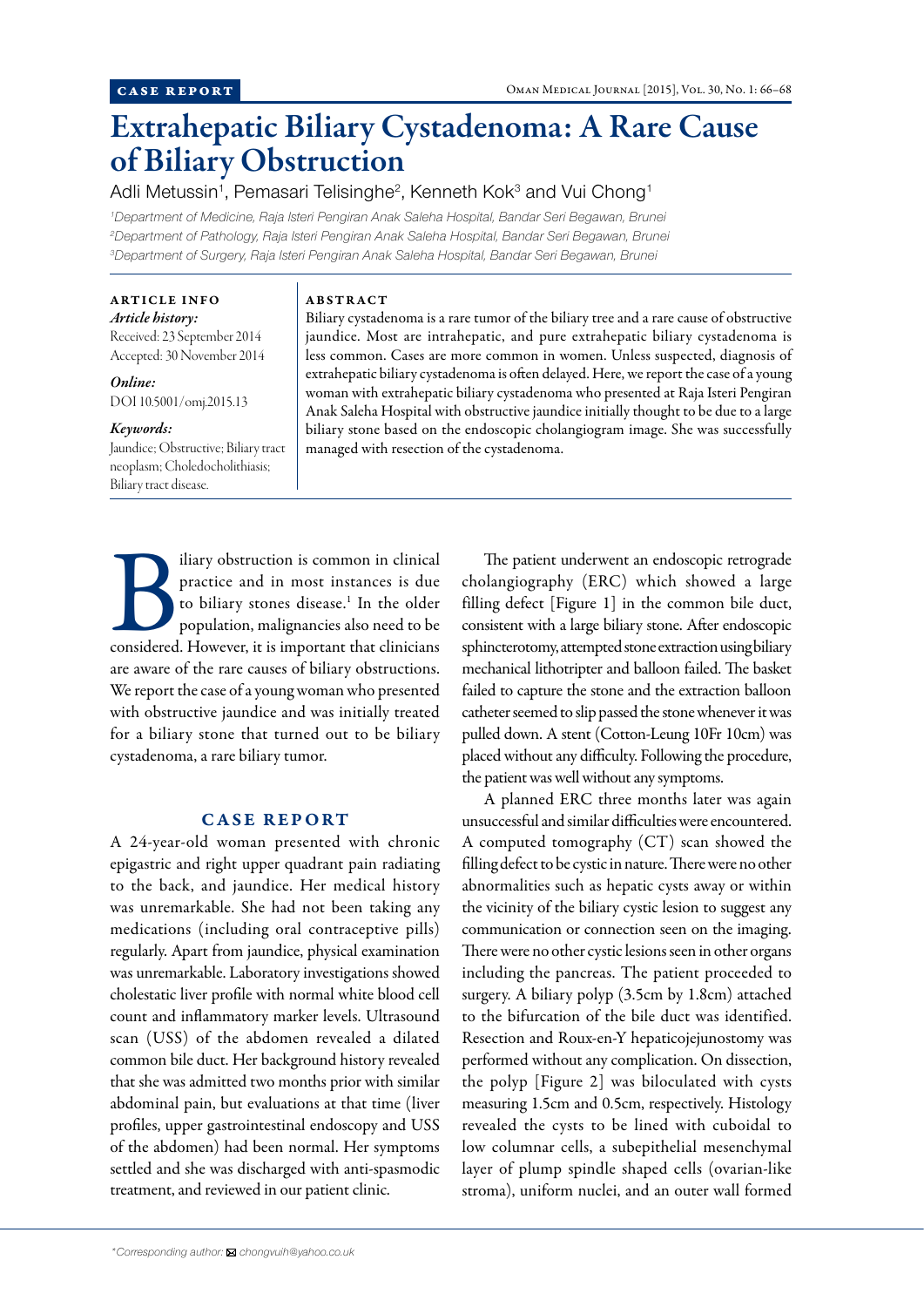

Figure 1: Cholangiogram showing a large oval shaped filling defect in the proximal common bile duct.



Figure 2: Resected specimen showing cystic structures with areas of hemorrhages.



Figure 3: (a) Hematoxylin (purple) and eosin (pink/red) stain showing cyst lined with a single layer cuboidal cell consistent of a biliary cystadenoma, 40x magnification. (b) Positive staining for vemintin (brown) showing subepithelial mesenchymal layer of plump spindle shaped cells (ovarian-like stroma), 40x magnification.

of hyalinized fibrous connective tissue [Figure 3a]. Stain for vimentin was positive [Figure 3b]. There was no evidence of malignant transformation. The final diagnosis was biliary obstruction secondary to a biliary cystadenoma. The patient remained well without any symptoms almost three years after resection and there was no evidence of recurrence on follow-up imaging. The patient was also advised to avoid using oral contraceptive pills.

## DISCUSSION

Biliary adenoma or biliary cystadenoma is a rare cystic neoplasm and a rare cause of biliary obstruction.<sup>2-6</sup> It

accounts for less than 5% of nonparasitic hepatic cystic lesions. It was first described in 1943 and, to date, less than 200 cases have been reported.2 It is a slowly growing benign tumor that has malignant potential, especially those with mesenchymal ovarian stroma.7,8 It is more common in middle aged women (85–95%), with a gender ratio of 4:1. Our patient was much younger than those reported in the literature.

Biliary cystadenoma is thought to originate from embryonic tissue precursors of biliary epithelium,<sup>6</sup> and more commonly affects the intrahepatic portion (90%), and less commonly the extrahepatic duct, as in our case.<sup>4</sup> Macroscopically, it appears as a polypoidal lesion attached to the biliary tree and is cystic, either